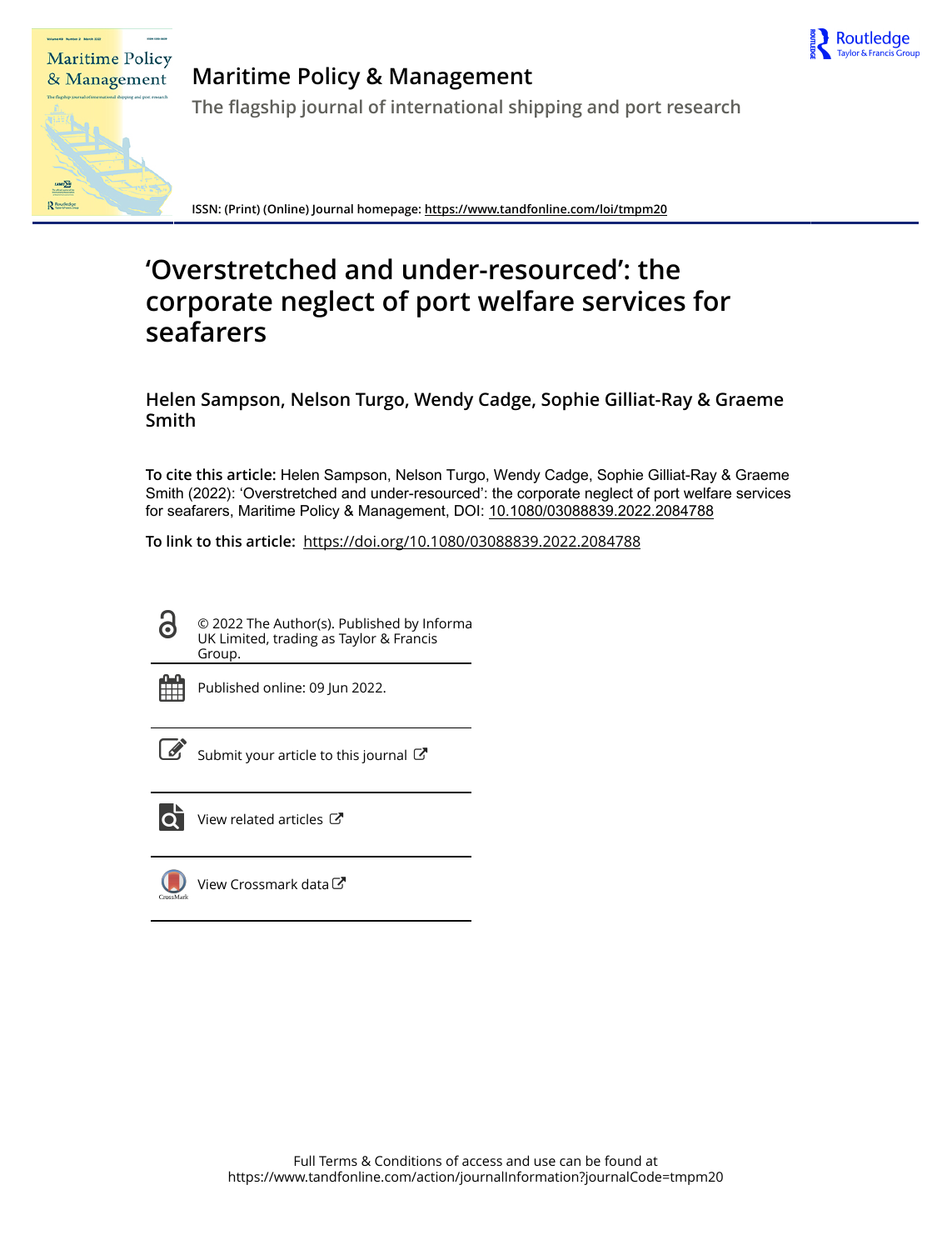

**a** OPEN ACCESS **a** Check for updates

### **'Overstretched and under-resourced': the corporate neglect of port welfare services for seafarers**

Hele[n](http://orcid.org/0000-0002-5857-9452) S[a](#page-1-0)mps[o](http://orcid.org/0000-0001-5508-7260)n D<sup>a</sup>, Nelson Turgo D<sup>a</sup>, Wendy Cadge D<sup>[b](#page-1-0)</sup>, Sophie Gilliat-Ray D<sup>c</sup> an[d](#page-1-2) Graeme Smith D<sup>d</sup>

<span id="page-1-2"></span><span id="page-1-1"></span><span id="page-1-0"></span><sup>a</sup>Seafarers International Research Centre, School of Social Sciences, Cardiff University, Cardiff, UK; <sup>b</sup>Department of Sociology, Brandeis University, Waltham, MA, USA; <sup>c</sup>Religious & Theological Studies, Cardiff University, Cardiff, UK;<br><sup>dp</sup>ublic Theology, University of Chichester, Chichester, UK Public Theology, University of Chichester, Chichester, UK

#### **ABSTRACT**

In the context of the provisions of the Maritime Labour Convention, 2006, this paper draws on new qualitative data collected from seafarers' welfare centres, charities involved in seafarers' welfare service provision, seafarers, port chaplains and seafarers' centre volunteers. It examines the kinds of port-based welfare services currently provided to seafarers, and whether these meet seafarers' expectations/needs. It provides new data on the perspectives of chaplains and stakeholder organisations in relation to the provision of seafarers' services and starkly reveals the contemporary funding challenges experienced by these individuals/groups. The paper critically appraises the current reliance by ports, shipping companies, and government entities on the provision of free welfare services for seafarers. It concludes that Maritime Labour Convention, 2006, guidance relating to the funding of seafarers' welfare services requires strengthening and that the funding of seafarers' welfare services in ports across the world requires remedial action.

#### **KEYWORDS**

Maritime labour convention; seafarers' centres; port welfare; maritime charities; port chaplains; cargo sector

#### **1. Introduction**

<span id="page-1-4"></span>On 1 April 2020, the *Guardian* newspaper published an article highlighting the work of Reverend Woodward (The Guardian [2020\)](#page-12-0). Based in the port of Rotterdam, he was reported to be the last of 20 local port chaplains continuing to visit ships in the context of the COVID 19 pandemic. The reception he received, was unsurprisingly warm given that seafarers' sense of being incarcerated on board had grown in the period of coronavirus-related social distancing, quarantine, extended time on board, and fear.

<span id="page-1-3"></span>Historically, the provision of welfare services for seafarers in UK and US ports (Cadge and Skaggs [2019\)](#page-11-0) has been associated with religious groups. Port chaplaincy has a long tradition in the UK where the two main providers are the *Mission to Seafarers* and the *Apostleship of the Sea* (*Stella Maris*). The *Mission to Seafarers* was established in 1856 building on the work of *The Bristol Channel Mission* ([https://www.missiontoseafarers.org/about/history,](https://www.missiontoseafarers.org/about/history) Accessed 24/4/20). Today it serves 200 ports worldwide and operates seafarers' centres in 121. The *Apostleship of the Sea, Great Britain*, is a Catholic charity working in 334 ports in 59 countries. While both charities provide religious services when requested and/or when appropriate, their day-to-day activities focus on seafarers' welfare. As such, both organisations provide support and services to international seafarers, regardless of their religion (Montemaggi [2018](#page-12-1)).<sup>[1](#page-11-1)</sup>

<span id="page-1-5"></span>**CONTACT** Helen Sampson  $\boxtimes$  sampsonh@cf.ac.uk **Seafarers International Research Centre, School of Social Sciences, Cardiff** University, Cardiff, CF10 3AT, UK

© 2022 The Author(s). Published by Informa UK Limited, trading as Taylor & Francis Group.

This is an Open Access article distributed under the terms of the Creative Commons Attribution License (http://creativecommons.org/licenses/by/4. 0/), which permits unrestricted use, distribution, and reproduction in any medium, provided the original work is properly cited.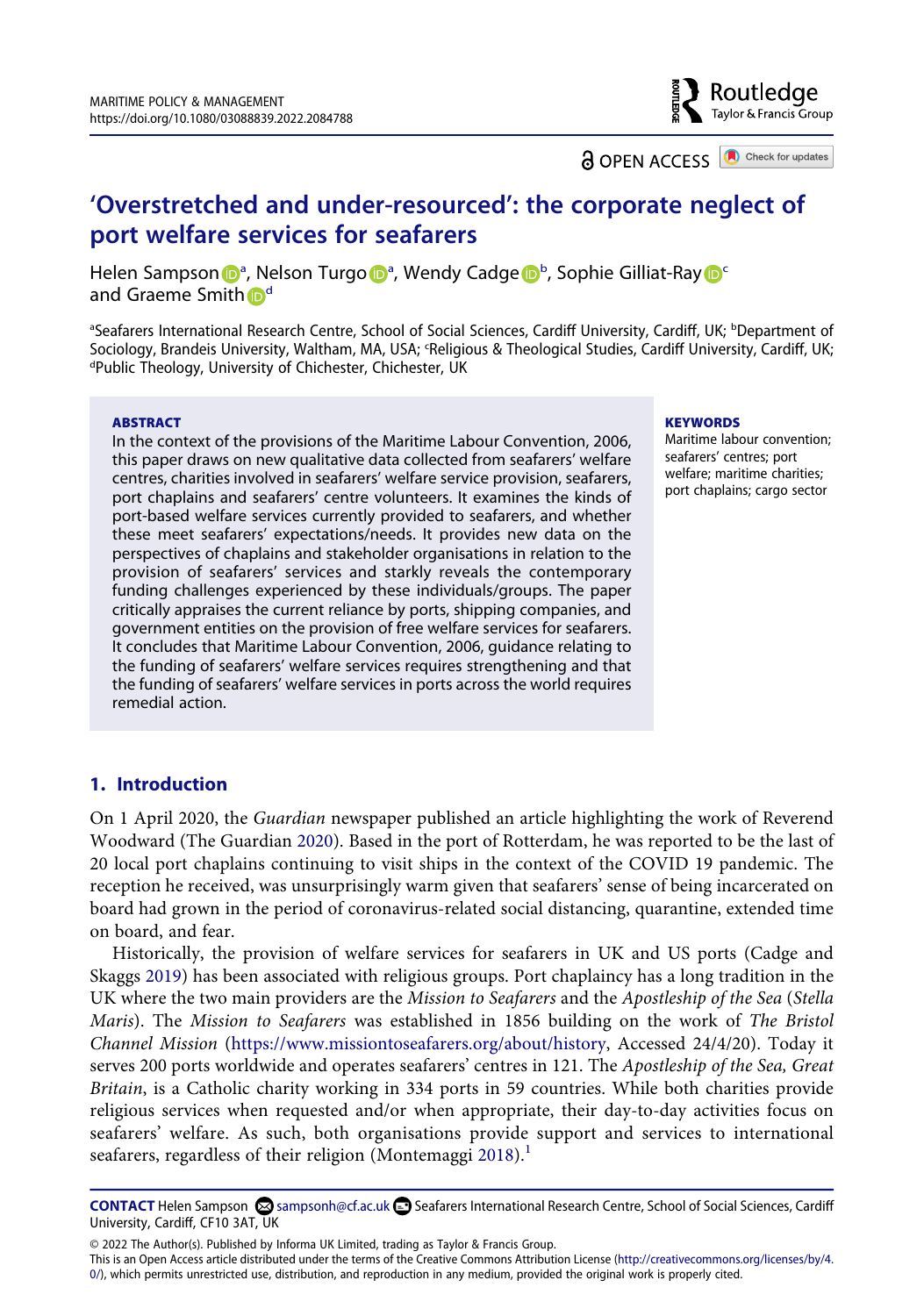#### $2 \left( \rightarrow \right)$  H. SAMPSON ET AL.

In the UK's 120 commercial ports ([https://www.maritimeuk.org/about/our-sector/ports/#:~:](https://www.maritimeuk.org/about/our-sector/ports/#:~:text=There%20are%20about%20120%20commercial,such%20as%20coal%20or%20oil) [text=There%20are%20about%20120%20commercial,such%20as%20coal%20or%20oil](https://www.maritimeuk.org/about/our-sector/ports/#:~:text=There%20are%20about%20120%20commercial,such%20as%20coal%20or%20oil). Accessed 1/ 2/21), the Merchant Navy welfare Board states that there are over 30 seafarers' centres [\(https://www.](https://www.mnwb.org/non-uk-seafarers-fishers-in-uk-ports) [mnwb.org/non-uk-seafarers-fishers-in-uk-ports](https://www.mnwb.org/non-uk-seafarers-fishers-in-uk-ports) accessed 1/2/21). These are operated by a range of charities described as: Mission to Seafarers, Stella Maris, Sailors Society, Seamen's Christian Friend Society, Aberdeen Seafarer Centre, Felixstowe Seafarer Centre, Liverpool Seafarers' Centre, Queen Victoria Seaman's Rest, Immingham Seafarer Centre, Port of Bristol Seafarer Centre. This suggests that in the UK, where there is a long history of provision vis a vis welfare centres and services for seafarers such provision can only be found in 25% of commercial ports. A directory published to support global seafarers [\(https://www.seafarerhelp.org/en/seafarers-director](https://www.seafarerhelp.org/en/seafarers-director) accessed 1/2/21) indicates that Europe is the region with the largest number of seafarers' centres overall. There are 150 seafarers' centres identified in Europe, 110 in North America, 49 in Asia-Pacific, 39 in Australia and New Zealand, 21 in the Middle East, 18 in Africa, and 11 in South America. This amounts to a total of 398 seafarers' centres across the globe. To contextualise this figure, it is noteworthy that France and Denmark alone have a combined total of 427 ports listed by 'World Port Source' ([http://www.](http://www.worldportsource.com/countries.php) [worldportsource.com/countries.php](http://www.worldportsource.com/countries.php) accessed 1/2/21). In line with these figures, it is worth highlighting that published ethnographic accounts indicate that seafarers' centres and welfare services are infrequently encountered by seafarers (Sampson [2013\)](#page-12-2) and that in providing 121 seafarers' centres of the 398 worldwide, the Mission to Seafarers is one of the major providers of seafarers' centres globally.

<span id="page-2-1"></span>The provision of welfare-related services to seafarers in port is recognised as important within the Maritime Labour Convention, 2006 (hereafter referred to as MLC). The convention states that where port-based welfare services exist they should be available to seafarers irrespective of their individual characteristics (e.g., sex, nationality, religion) and regardless of the flag of their vessel. Secondly, the convention requires member states to promote the development of welfare facilities in appropriate ports following consultation with shipowners and seafarers' organisations. Thirdly, the convention requires signatories to establish welfare boards tasked with regularly reviewing welfare provision and ensuring that services are appropriate to the changing needs of seafarers (ILO [2006](#page-12-3)).

<span id="page-2-0"></span>Beyond these standards, MLC also sets out guidance pertaining to the provision of port-based welfare services for seafarers. Most significantly, these guidelines incorporate clauses relating to the **financing** of services. Guideline B4.4.4. states that:

1. In accordance with national conditions and practice, financial support for port welfare facilities should be made available through one or more of the following: (a) grants from public funds; (b) levies or other special dues from shipping sources; (c) voluntary contributions from shipowners, seafarers, or their organizations; and (d) voluntary contributions from other sources. 2. Where welfare taxes, levies and special dues are imposed, they should be used only for the purposes for which they are raised.

This clause has encouraged the belief, in some quarters, that in the future much-needed financial support will be raised from public funds or industry bodies (including shipping companies) in support of international port-based welfare services. As we will describe, however, the evidence from this research indicates that such financial support has yet to, substantially, materialise.

This article is based upon research considering the significance of faith to the world's multinational mix of seafarers. It draws upon research with seafarers, with charities providing seafarers' welfare services, with international chaplains and with UK-based port chaplains). The paper outlines the research methods employed in the conduct of the project and reviews the literature which explains why seafarers require port-based welfare support and why, therefore, the MLC welfare provisions are so important. The paper makes a unique contribution to the limited data on portwelfare services post-MLC and it is the first to report on in-depth ethnographic work with both seafarers and UK-based chaplains in relation to the provision/receipt of port-based welfare services. In presenting the data, the paper outlines the faith-based provision which currently exists in the UK and elsewhere and explores its value to seafarers. It considers the benefits to shipping companies of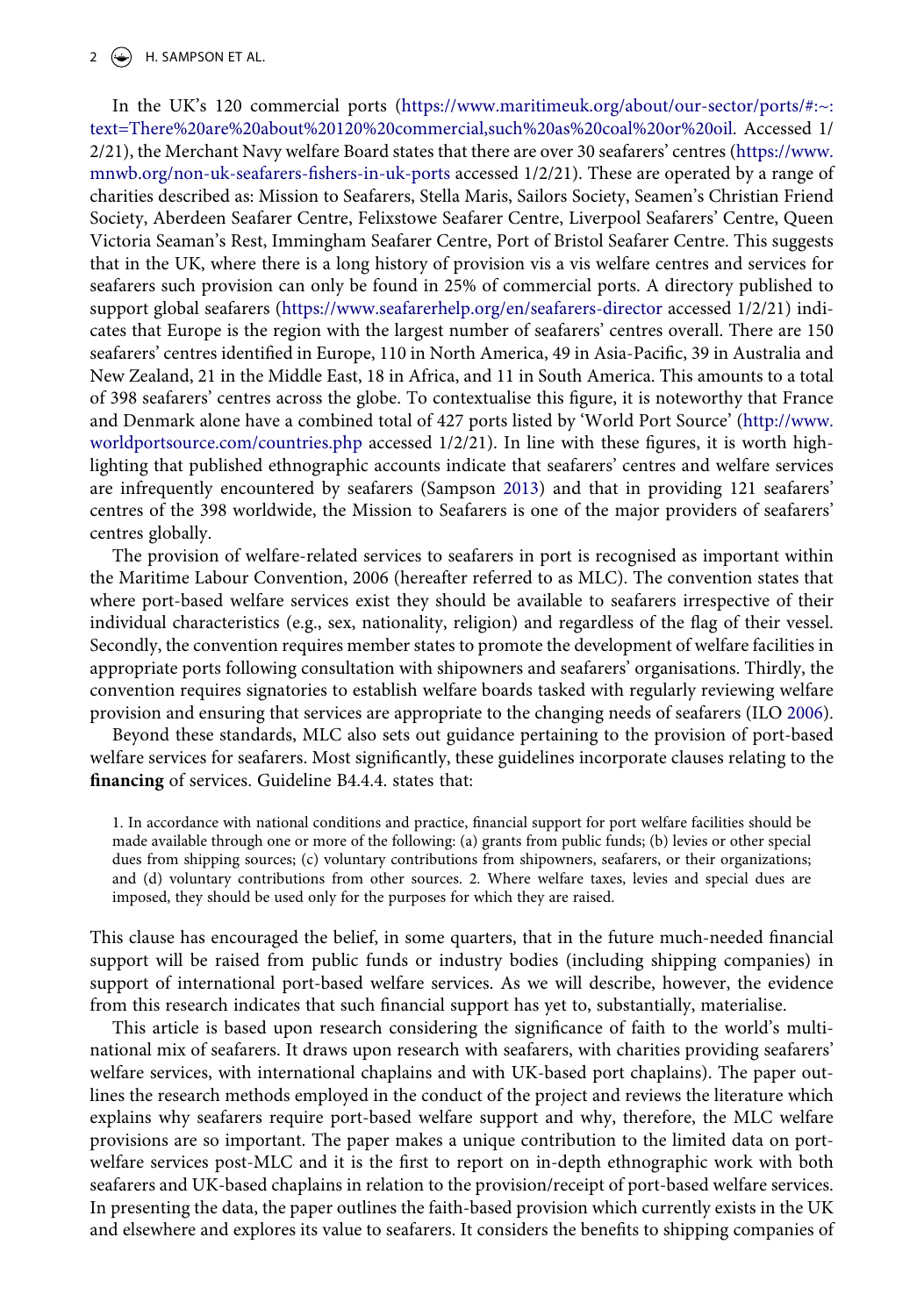the chaplaincy/welfare services currently provided in port and highlights funding as a significant issue for providers. In doing so, it reveals the extent to which chaplains are increasingly having to devote their time to fundraising, taking them away from their primary role as welfare providers. In conclusion, the paper argues that it would be reasonable for ship operators/ports to make a greater financial contribution to these services.

#### **2. Method**

The research was undertaken as part of a UK Economic and Social Research Council-funded project (ESRC ES/N019423/1) considering the ways that faith is experienced and negotiated by seafarers on board as well as the provisions for faith/welfare made by charitable organisations based in ports ashore. In order to understand these different dimensions of seafarers' lives, we used a combination of qualitative research methods. Non-participant observation and semi-structured interviews were utilised by a researcher who sailed for 89 days (total) on board two different multinationally-crewed vessels. Whilst on board, fieldnotes were made to record observations and these were subsequently analysed and thematically coded using Nvivo 12 software. Daily fieldnotes were made on a password protected laptop at regular intervals throughout the day. The researcher was equipped with a fieldnote guide as well as an interview guide and these structured but did not determine the content of the fieldnotes/interviews. That is to say that the researcher had the flexibility to include additional observations/questions which had not been thought of prior to the fieldwork. The process of observational work and interviewing was iterative in that each activity informed the other. The researcher maintained close contact with the principal investigator for the project by email and responded to suggestions for follow-up and new lines of enquiry. As such the process was inductive and both reflective and reflexive. Fifty-five formal semi-structured interviews with seafarers were carried out. Both officers and ratings were included in the research and seafarers of working age (youngest 21 and oldest 61) from seven different countries took part (see [Table 1](#page-3-0)). Interviews with non-Filipino seafarers and port-based centre staff and volunteers were undertaken in English. Interviews with Filipino participants were undertaken in Tagalog. All seafarers agreed to take part in the research resulting in a full representation of all ranks on board. All seafarers on board (and therefore all interviewees) were male which is common in the cargo shipping sector where less than 1% of the workforce is estimated to be female. Interviews were of between one- and two-hours duration and were digitally recorded and transcribed. Transcripts were analysed and thematically coded using Nvivo 12. Details relating to the seafarers who took part in shipboard interviews are presented in [Table 1](#page-3-0).

Shipboard research was complemented by participant observation in two UK seafarers' centres. These have been assigned the pseudonyms *Riverside* and *Porton*. Both centres supplied services to more than one port within their locality. Porton was run by a major faith-based charity and the centre provided a base for volunteers from another similar charity. Riverside was independent of national organisations but was run by two local faith-based charities dedicated to seafarers' welfare.

|                                        | Filipino | Chinese | Swedish      | Norwegian Latvian American Sri Lankan |  | Total |
|----------------------------------------|----------|---------|--------------|---------------------------------------|--|-------|
| Atheist                                | U        |         | $\mathbf{U}$ |                                       |  |       |
| Roman Catholic (RC)                    | 37       | 0       |              |                                       |  |       |
| <b>Buddhist</b>                        |          |         |              |                                       |  |       |
| Jesus is Lord                          |          |         |              |                                       |  |       |
| Iglesia Filipina                       |          |         |              |                                       |  |       |
| Lutheran                               |          |         |              |                                       |  |       |
| <b>Baptist Church</b>                  |          |         |              |                                       |  |       |
| Jehova's Witness                       |          |         |              |                                       |  |       |
| Potter's House (Christian Pentecostal) |          |         |              |                                       |  |       |
| Total                                  | 43       |         |              |                                       |  |       |

<span id="page-3-0"></span>**Table 1.** The religious identification and nationality of participating seafarers.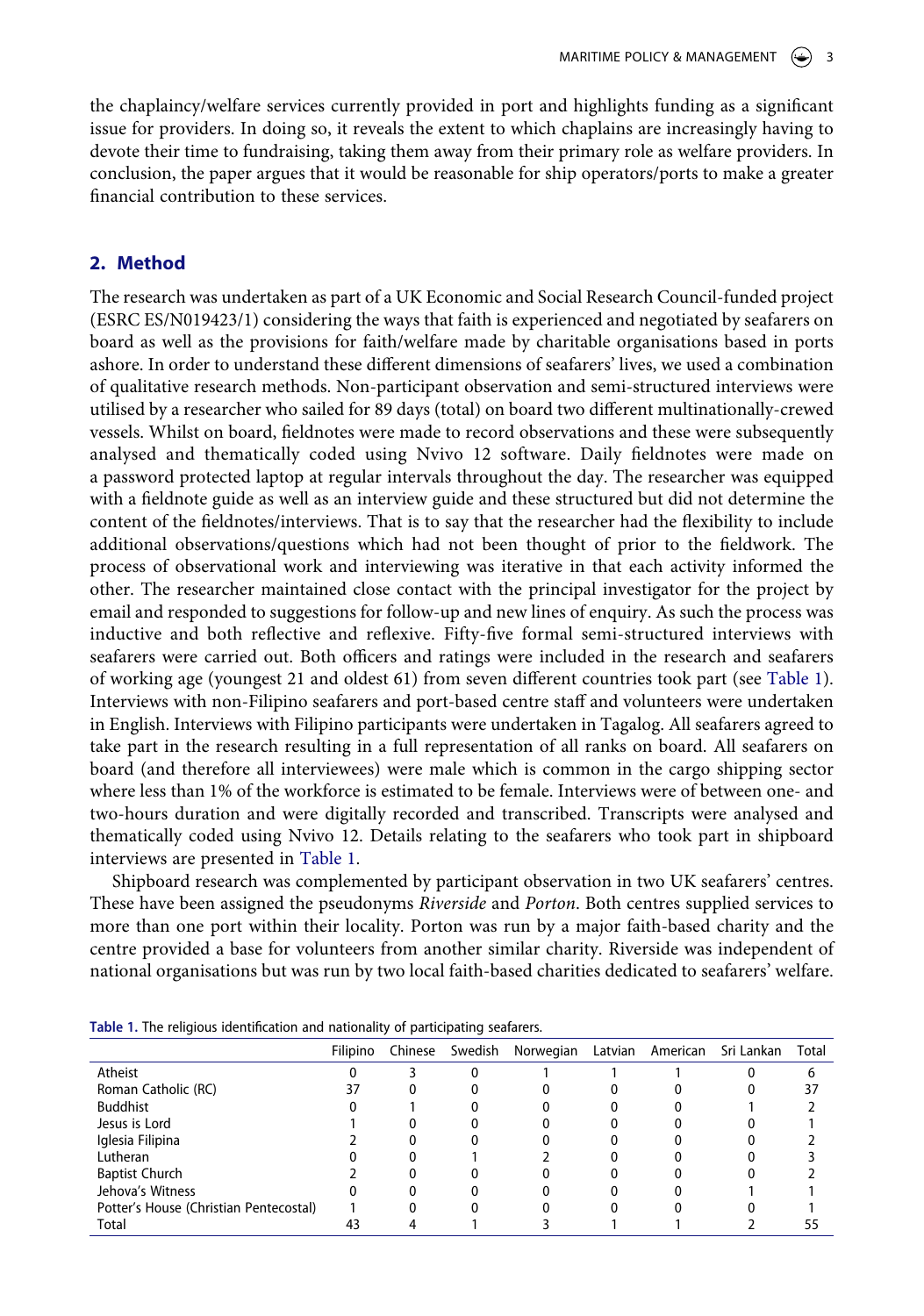|                                            | Riverside         | Porton            | UK-based excluding Riverside and<br>Porton | Non-UK-<br>based  |
|--------------------------------------------|-------------------|-------------------|--------------------------------------------|-------------------|
| Paid centre staff (including<br>chaplains) |                   |                   |                                            | 6                 |
| Centre volunteers                          |                   | 4                 | Not applicable                             | Not<br>applicable |
| Stakeholder charities                      | Not<br>applicable | Not<br>applicable |                                            | 6                 |

<span id="page-4-0"></span>**Table 2.** The numbers of interviews with key groups working in case study seafarers' centres.

A total of six months was spent in the two areas—undertaking observations, accompanying workers/chaplains/volunteers on ship-visits, and carrying out interviews with service providers and seafarers. As with the shipboard element of the research, a fieldwork guide was used in the ports but was subject to adaptation/augmentation. The principal investigator spent several days at both sites and maintained regular contact with the researcher throughout the six months. An interview guide provided the framework for semi-structured interviews with chaplains and volunteers in ports. Five semi-structured interviews were carried out with paid staff, and ten semi-structured interviews were carried out with volunteers, at the two centres. Interviews with seafarers were informal and verbatim quotes were recorded in contemporaneous fieldnotes. We supplemented our research with nine semi-structured interviews with representatives from the main charitable bodies connected to seafarers' welfare (3 in the UK and 6 outside the UK) and with seven additional chaplains (three male, four female) residing in Western Europe, Asia/Asia Pacific, North and South America, in both UK (1) and non-UK (6) ports. We have provided details of these interviews in [Table 2](#page-4-0).

#### **3. The need for seafarers' welfare services**

<span id="page-4-3"></span><span id="page-4-1"></span>Seafarers working on board cargo vessels are employed in unique residential settings for long periods of time. It is common for ratings to be employed on contracts averaging nine months and officers are generally employed for periods of between three and six months in the deep-sea trades. Conditions on board cargo vessels are physically uncomfortable and emotionally challenging (Sampson [2013](#page-12-2); Borovnik [2011](#page-11-2)). This is because ships operate out at sea for long periods of time, crews are relatively small and may not share a first language/national culture, ships are noisy and sleeping on a moving/vibrating vessel is difficult (Hystad and Eid [2016\)](#page-12-4). Furthermore, ships are institutional, hierarchical workspaces where seafarers have little autonomy (McVeigh and MacLachlan [2019](#page-12-5)) they are known to be dangerous (Zevallos et al. [2014\)](#page-13-0) and they operate on a 24/7 basis. As such, a seafarer's life is frequently stressful (Oldenburg and Jensen [2019;](#page-12-6) Oldenburg, Jensen, and Wegner [2013;](#page-12-7) Oldenburg et al. [2009](#page-12-8); Mellbye and Carter [2017\)](#page-12-9), working hours are long and arduous (Oldenburg et al. [2009](#page-12-8); Jepsen, Zhao, and Leeuwen [2015\)](#page-12-10), and life can be lonely (Carotenuto et al. [2012;](#page-11-3) Iversen [2012](#page-12-11); Swift [2015](#page-13-1)).

<span id="page-4-11"></span><span id="page-4-9"></span><span id="page-4-8"></span><span id="page-4-7"></span><span id="page-4-5"></span><span id="page-4-4"></span><span id="page-4-2"></span>There is some evidence that in recent years short-term anxiety and depression have risen among seafarers alongside fatigue and sleep difficulties (Sampson et al. [2017](#page-12-12)). Seafarers suffer more depression whilst on board than ashore (Sąlyga and Juozulynas [2006\)](#page-12-13) and report being happier at home than at sea (Sampson and Ellis [2019](#page-13-2)).

<span id="page-4-12"></span><span id="page-4-10"></span><span id="page-4-6"></span>At sea, seafarers are inevitably isolated from their communities. While improved communications technology can help seafarers remain remotely connected to others, internet provision is far from universal (Sampson et al. [2018;](#page-12-14) Oldenburg et al. [2009;](#page-12-8) Mellbye and Carter [2017](#page-12-9)). Concomitantly, seafarers have little opportunity to go ashore. Shore-leave has reduced in recent years due to rapid vessel-turnaround and the relocation of port terminals away from city-centres (Sampson and Wu [2003\)](#page-12-15). These factors are particularly significant given that ports are generally served by very poor public transport and seafarers are not familiar with timetables, drop off points,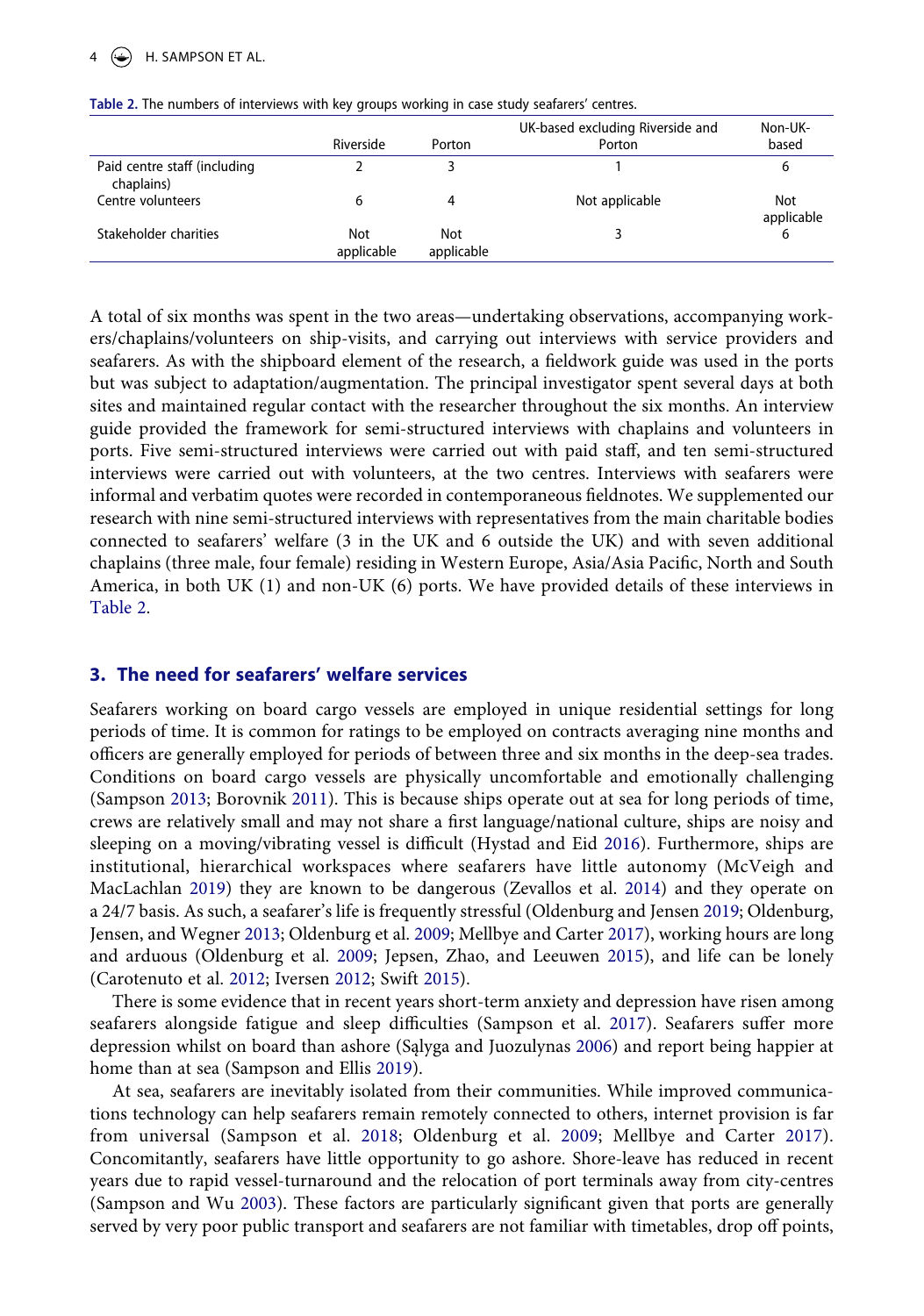<span id="page-5-2"></span>and traffic conditions. When seafarers arrive at an unfamiliar port, some are nervous of going ashore where they may be unable to communicate with local people and where they may feel unsafe. In this context, the provision of port-based welfare services is essential. Providing seafarers with an accessible space where they can safely shop, relax, and communicate with new people, is the least that could be expected. Such provision not only benefits seafarers' (Palmer and Murray [2016](#page-12-16)) but indirectly benefits ship operators who rely on seafarers to remain physically/mentally fit to navigate/ maintain their vessels. Most recently, of course, the global coronavirus pandemic has meant that seafarers/fishers have faced considerable limitations in relation to shore-leave (Vandergeest, Marschke, and MacDonnell [2021\)](#page-13-3) and transit to/from vessels (De Beukelaer [2021\)](#page-11-4). Consequently, many have been on board for longer than usual and have been denied access to crucial services such as shops and medical centres. This has had serious implications for seafarers' welfare (Slišković [2020](#page-13-4); Lucas et al. [2021](#page-12-17)) and has increased the significance of port-based welfare provision and shipvisiting.

<span id="page-5-3"></span><span id="page-5-1"></span><span id="page-5-0"></span>Historically, port-based welfare services have been provided by voluntary organisations with access to funding from shipping organisations, local authorities, ports and local populations (particularly church congregations). However, with funding under threat and services under review, and given the provisions/guidance relating to port-based welfare services in MLC, it is timely to question whether present funding and/or services require reform.

#### **4. Current port-based welfare provision for seafarers (Porton and Riverside)**

The welfare centres which were included in the research provided services to seafarers in several different locations. Porton workers/volunteers operated in two city-port locations which provided different services to seafarers. One building was open to port-workers and seafarers and it had a shop, a cafeteria, a chapel, and a leisure area. In the other building, some self-service facilities were available to seafarers (including vending machines). Additionally, in scattered river-port locations, ship visiting services were provided. Riverside seafarers' centre was based in a building located near one of the major port-sites. Within the centre, there was a shop, games facilities, areas for relaxing, a bar, free tea/coffee, free clothes/toys and a chapel. Ship visits were frequent, and free transport was provided to the centre and to popular locations within the city. Ship visiting and other services were also provided to vessels calling at a more remote port-area.

In both areas, service provision relied on a collaboration between two different Christian organisations. These were not the same organisations in each case and consequently four different organisations were associated in the provision of services across the two sites.

#### *4.1. Services provided by welfare teams*

#### *4.1.1. Ship visiting*

In Riverside, ship visits were relatively short, and personnel called at vessels to provide information about the centre/free transport and to offer seafarers an opportunity to purchase phone/data top ups. In Porton, visitors spent more time on each ship and saw their role as providing seafarers with an opportunity to chat. They felt that it was important to show seafarers that they were valued.

In both locations, we identified examples of highly trust-based relationships. In some instances, seafarers entrusted staff with funds to be sent home while in others, staff went shopping for seafarers and trusted that they would be reimbursed for their purchases when the seafarers concerned returned to the port.

Ship visitors were very clear that proselytization was not part of their remit. However, gifts of rosaries/bibles were regularly taken on board by the chaplain/volunteers in Porton and these were occasionally accompanied by treats such as chocolates/sweets. Home-made knitted hats, donated by local people, were also regularly given away in both areas.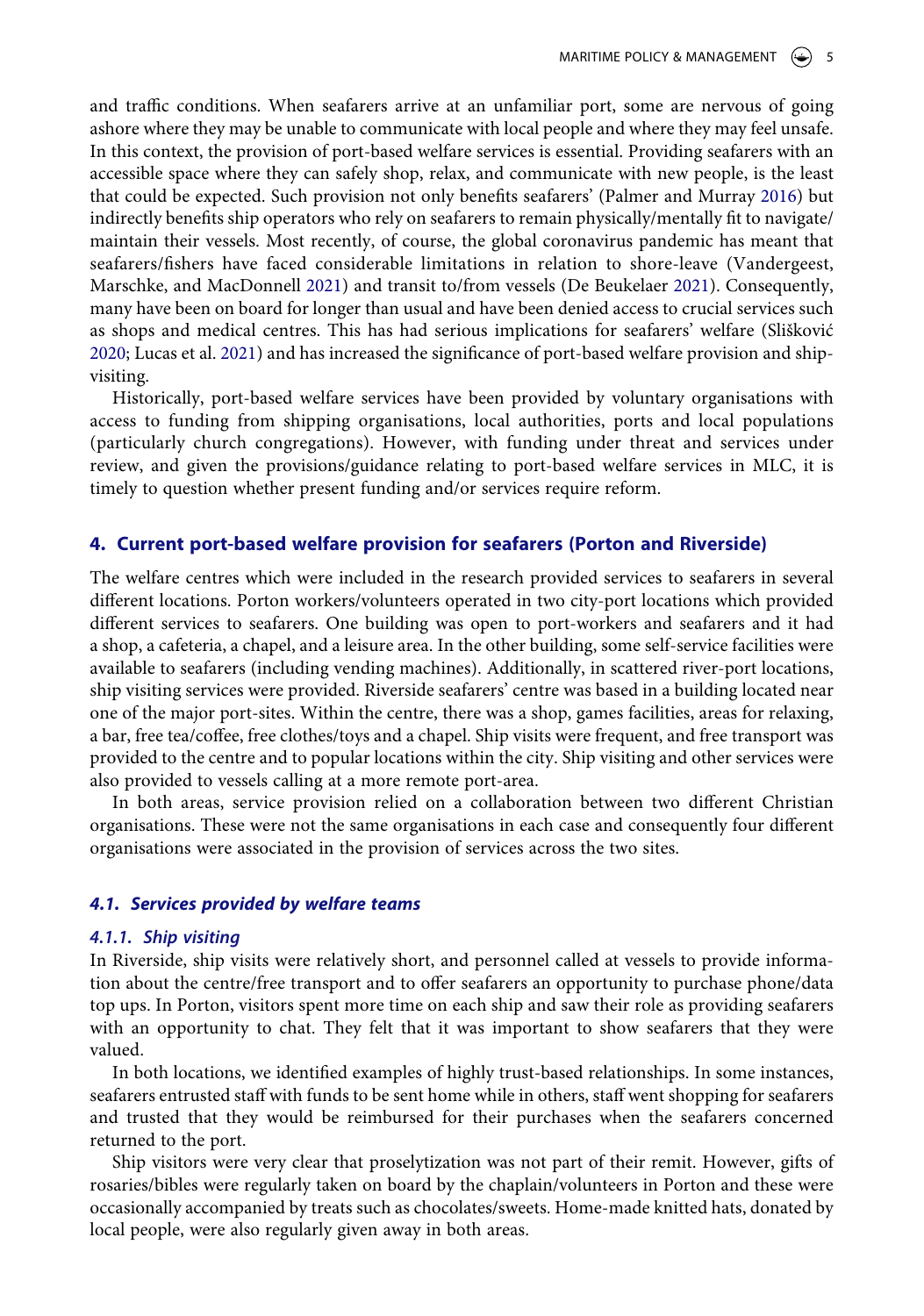#### *4.1.2. Transport*

Transport was provided to/from the welfare centres as well as to shopping malls, tourist attractions, and medical facilities. In Riverside, for example, we were told of a case where regular transport was provided for a recuperating seafarer to allow him to attend outpatients' appointments. A team member described how:

The accident actually happened here in the port and [...] he was going backwards and forwards to his outpatients appointments, [. . .] to get him to the hospital we would pick him up in the bus and take him and drop him off, he might be there two, three hours sometimes and then we'd go back and pick him up again and sometimes we'd just stay with him. (Team member Riverside)

In Porton, Turgo participated in a hospital visit and witnessed its significance. The local port chaplain had been contacted by the coastguard alerting him to the case and the example emphasises both the importance of existing port-welfare services and the extent to which their provision by charities is embedded in local infrastructure. A fieldnote describes the visit:

In the hospital, the Filipino seafarer was surprised to see us. [. . .] we talked about his family, his work at sea, and [...] his fears of losing his job if his medical condition proved to be worse than he thought. [...] When there was a lull, Peter took out something from his rucksack. 'Here's a SIM card and a top up voucher', Peter said. [. . .] 'Use that and call you family, have a videochat with them so that they will see you, and know that you are well looked after'. [. . .] Soon the seafarer was talking to his wife. 'See the people who are visiting me', he said, 'the chaplain and his friend. I don't feel alone anymore'. Then the seafarer cried. [. . .] Before we left, the seafarer thanked Peter 'I will not forget you', he said. 'You were here when I was not expecting you. You did not know me, but you found time to see me'. (Fieldnotes)

#### *4.1.3. Legal assistance*

<span id="page-6-0"></span>In some areas, chaplains were contacted by the families of serving seafarers. They were often regarded as the only neutral sources of advice at times when families felt unassisted by the crewing agents/employers who had hired their relatives (see also Shan [2017\)](#page-13-5). One stakeholder described how:

There are also cases wherein there's an accident on board. [. . .] and the first thing that his family does is to come to us and ask for legal support. [. . .]There are also cases of families of seafarers seeking help with regard to their family members getting hospitalised overseas. (Religious Charity 1 Philippines)

#### *4.1.4. Personal touch*

In general, the motivations of the workers/volunteers providing welfare services for seafarers are such that they go 'the extra mile' when it comes to support. Volunteers were sympathetic to seafarers, who they understood to be sacrificing time with their families/communities to earn money in a harsh living/working environment. One chaplain explained:

They are away from their homes . . . [. . .] many of them come from countries that are very poor. And the best job they're going to get is going on board a ship. Which means long months away from their family – which is deprivation, isolation, and loneliness. (Chaplain Canada)

We identified many examples of this kind of sentiment and associated efforts to support seafarers. In Brazil for example, a chaplain took some seafarers to her family home for lunch. She explained:

I took some officers to have lunch with my family in my town.[. . .] I ask captain if he would like to have a meal with my family. [. . .] Until today, this captain used to talk about 'that was nice to meet your family' (Chaplain Brazil)

In short, port chaplains saw their function as filling a void in relation to welfare provision. In this regard they provided an important service to shipping companies 'free of charge'. One chaplain put it this way:

Even though they have an HR department. It's not for the ship, it's not for the crew. [. . .] That's why I'm working with the port authority [. . .] So that if there's an issue with a seafarer or with an owner, or with a guy at the dock, or whatever – they have a source that they know they can come to. (Chaplain Canada)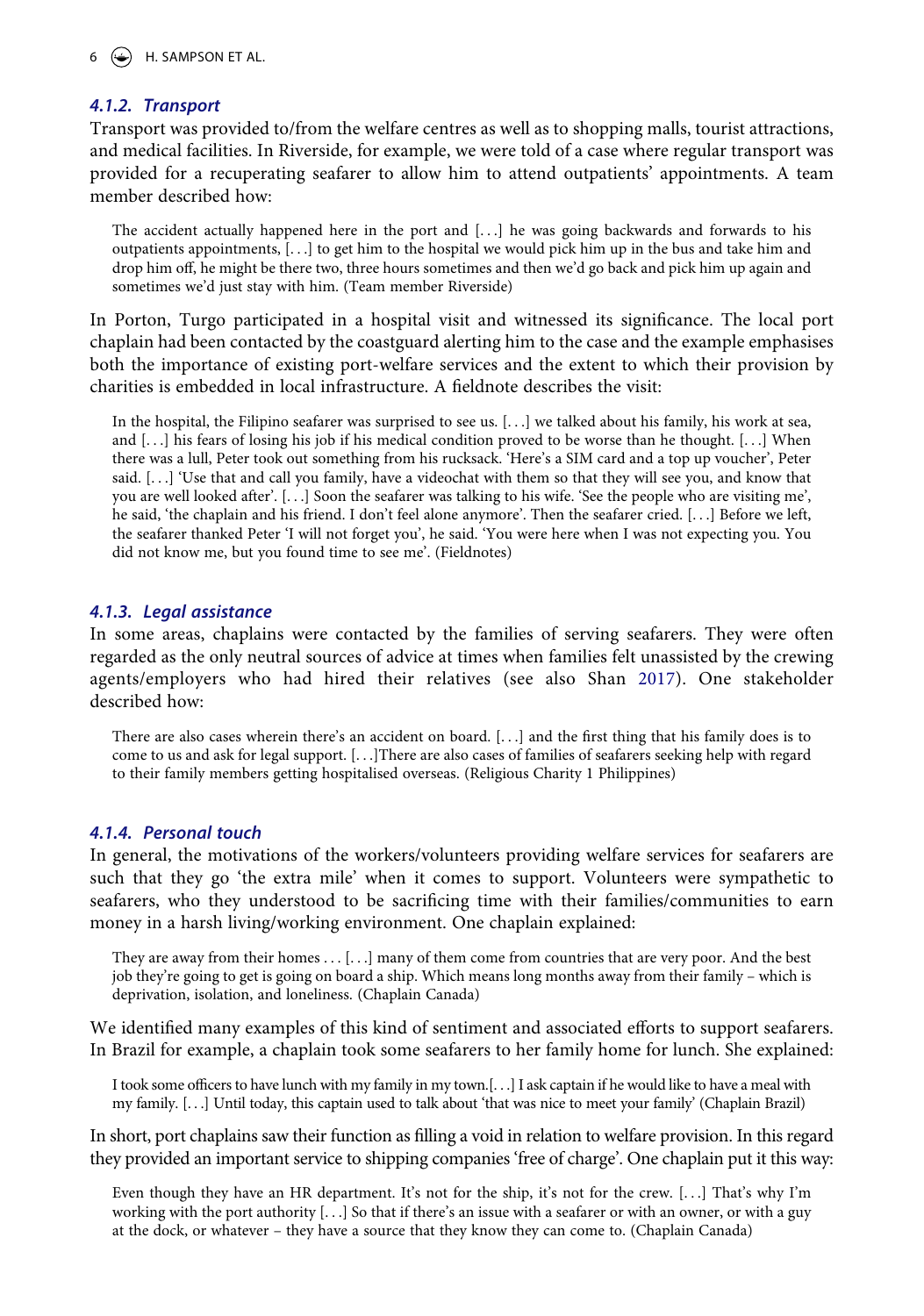#### *4.2. Seafarers' views of provision*

<span id="page-7-1"></span><span id="page-7-0"></span>Quantitative research in Germany (Oldenburg and Jensen [2019b\)](#page-12-18) indicates that seafarers value the services provided by seafarers' missions but does explore why/when they are of benefit. Other data from a 2018 questionnaire-based study of seafarers' experiences in Chinese ports indicates a list of services that seafarers value but provides a limited understanding of why /how these are important in other national contexts (Zhao, Zhang, and He [2020](#page-13-6)). Our data suggested that seafarers were most happy to visit seafarers' centres if they provided free wi-fi, comfortable seating, access to sundry goods, and safety. Free transport was greatly appreciated as was the opportunity to access help, if needed, or to have a chance to chat with locals. Although seafarers can earn relatively high salaries many of them experience life at sea as an unwelcome sacrifice of time with their families. They therefore minimise expenditure, away from home, and maximise their savings in their country of origin. Seafarers also lack time when going ashore, so do not want to have to search out currency exchanges. Spending cash is therefore unattractive. Consequently, the free services provided by seafarers' centres are very welcome. One seafarer's comments were summarised as follows:

A good centre [. . .] provides free transportation to seafarers from the port to the centre and from the centre to the city centre; with well stocked store and bar; comfortable lounge area; and free wifi. [. . .] it would be a bonus if there would be indoor sports facilities; free coffee/tea and biscuits. (Fieldnotes)

Free transport was valued by seafarers. However, other services were also highly appreciated. Amongst these was help/advice. Volunteers/workers at seafarers' centres were understood to be on the seafarers' 'side' and were regarded as providing a haven from the ship. One seafarer's comments were recorded in fieldnotes:

"Centres are a big help to seafarers. We feel like if we encounter a problem whilst on shore leave, we could always come to them for help. So, when we come to a port, I always ask, is there a seafarer centre close to the port? It's always a lifeline to us." (Fieldnote)

Safety and security featured prominently in seafarers' minds when discussing the benefits of seafarers' centres and another fieldnote recorded an officer's similar perceptions:

'I want a place to feel relaxed. It needs to be safe, where I can leave my things without fear that when I return to where I left my bag or whatever, it is already gone.' (Fieldnote)

#### *4.3. Service coverage*

Volunteers, centre workers, and chaplains were clear that their role focussed on the welfare of **all**  seafarers regardless of nationality or faith. They explained that their role was about putting their faith into practice by caring for others, not specifically about spreading/teaching their beliefs. A chaplain explained:

We're not going on ships to proselytise, we're not waving our bibles with one hand and a prayer book in the other. We go on board to find out if everybody's okay. If there's been any issues lately. We go on board and we find out somebody's lost their mother or their brother, or their wife has just had a baby and they can't get home to see this child. (Chaplain Canada)

However, during the research, we did identify centres which provided chapel/prayer facilities which would be more appropriate for some seafarers than others. Volunteers/workers assured us that should a seafarer wish to attend a mosque/synagogue/temple or similar facility, then steps would be taken to assist them. One chaplain explained:

We'll call an Imam or whoever they spiritually need. We'll put them in touch with them. [...] That's not an issue. In actual fact [. . .] we do have Port Chaplains of Muslim, Buddhist and other religious backgrounds as well. So, our Port Chaplains are not necessarily all Christians or ordained Pastors. (Chaplain Asia)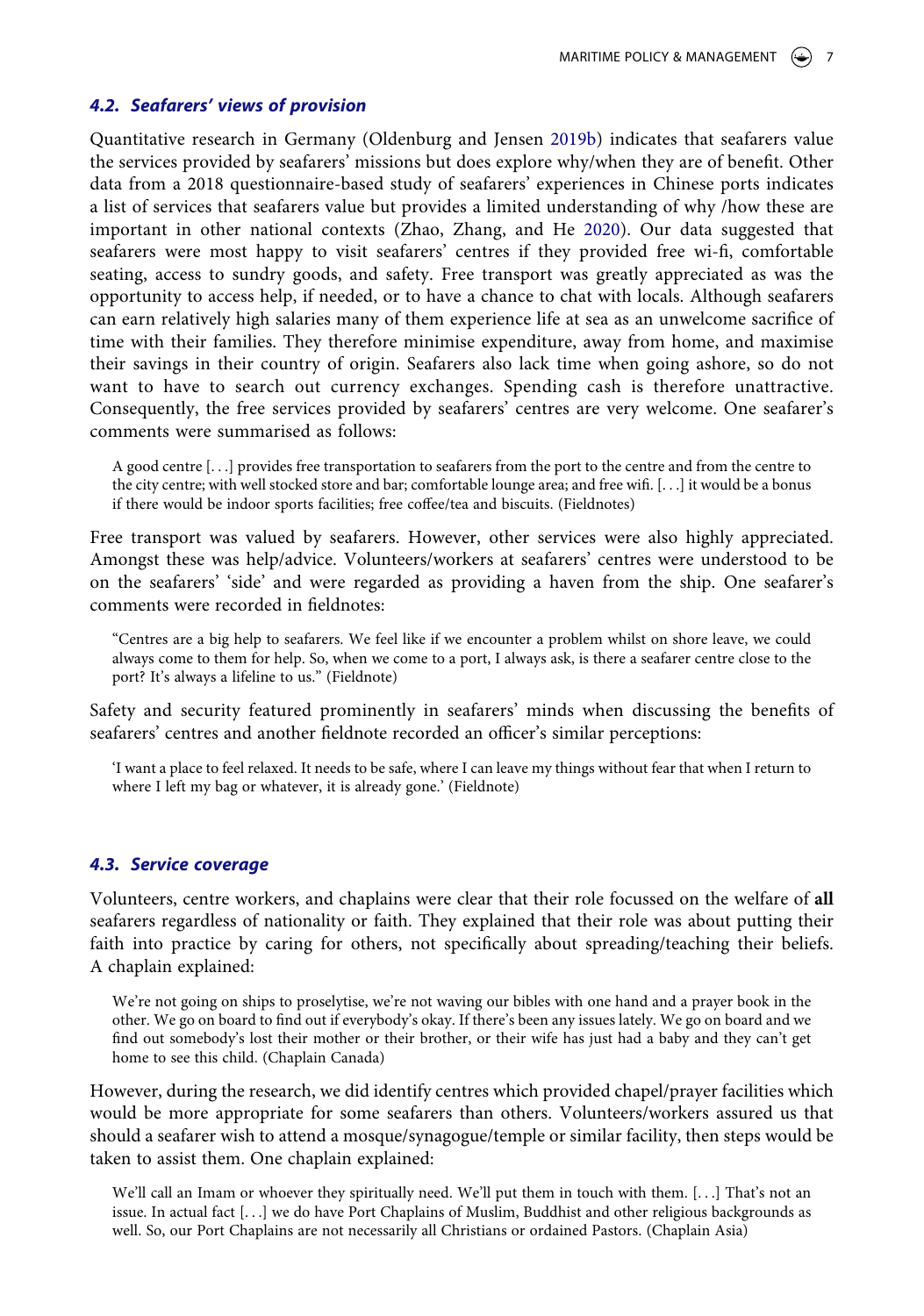#### $8 \quad \circled{\textcircled{\textcircled{\cdots}}}$  H. SAMPSON ET AL.

In these respects, existing centres largely appear to meet the provisions of MLC. However, given that they are funded by voluntary organisations, they face increased limitations relating to finance which impact on service provision and coverage.

#### *4.4. Funding challenges faced by current providers*

Historically, European shipping companies had a notion of 'home ports' and vessels were usually flagged in their 'home' states. Many companies were family-owned, and some had philanthropic outlooks. In this context, companies often made significant contributions to local welfare services for seafarers. One volunteer recounted how this previous connection between shipowners and support for seafarers was much missed. He described how:

It was different in the old days, [. . .] most of the shipping companies were based here, [. . .] and the seafarers' centre were subsidised by the companies [. . .] But now, most of the companies are all foreign companies, so we don't have any money input from them. (Riverside team member)

In the context of these lost funds and financial pressures in the voluntary sector, the funding challenges faced by some chaplains/volunteers were considerable. In many cases, chaplains, team members, and volunteers, were putting more time into raising funds than into assisting seafarers. In some cases, interviewees described taking pay cuts and working over their paid hours to try to fulfil their responsibilities. One explained her predicament as follows:

Our funding is ... it's not sustainable at this point. We're working very hard to try to create ways to raise money. But it's getting to the point where it feels like we're all about the fundraising and not about the work. [...] this year, we all had to take a 50 percent cut in pay. [...] I'm being paid half time but I'm certainly working well over my limit. [. . .] it's been a really tough year for us. (Chaplain Canada)

Faced with similar challenges, some seafarers' centres had tried to make use of MLC to get their local ports to assist in funding facilities. In Riverside, they had attempted to establish a voluntary port levy. However, it appeared that they were not encountering much cooperation. An interviewee explained:

What we have now setup is a voluntary port levy, and this is really on the back of MLC 2006, [...] a lot of those who're responsible for paying, [say] 'that's voluntary' they say 'we don't have to pay it', so they won't. (Riverside team member)

Umbrella organisations representing charities providing seafarers' welfare services were aware of the financial difficulties which many faced. While in some places port levies and other fundraising initiatives worked well, in others, centre staff were left scratching around for resources and attempting to meet costs through the sale of sundry goods. One interviewee from an umbrella organisation told us:

They [charitable providers] get money again from local sources, often local churches or local individuals. They can get funding from goods sold [. . .] if they give rides to seafarers, some of them ask for donations and they have a little bit of revenue. Or one [way of raising funds] is called a levy system. In almost every place it's a voluntary levy, where when ships come in, as soon as they leave the seafarers centre will send the shipping company a letter saying 'we did this for your ship, if you'd like to give us a donation here's a suggested donation form'. Some ports that works well, other ports that doesn't. (Stakeholder)

This confirmed the picture which we had built up via our interviews with chaplains. The findings indicate that it is not adequate for ports/companies to assume that charities can meet the financial costs associated with seafarers' welfare. Whilst some charities had considerable capacity to do so in the past, and in specific geographic areas, the contemporary landscape for such bodies has changed and it is no longer appropriate to rely on them in this regard.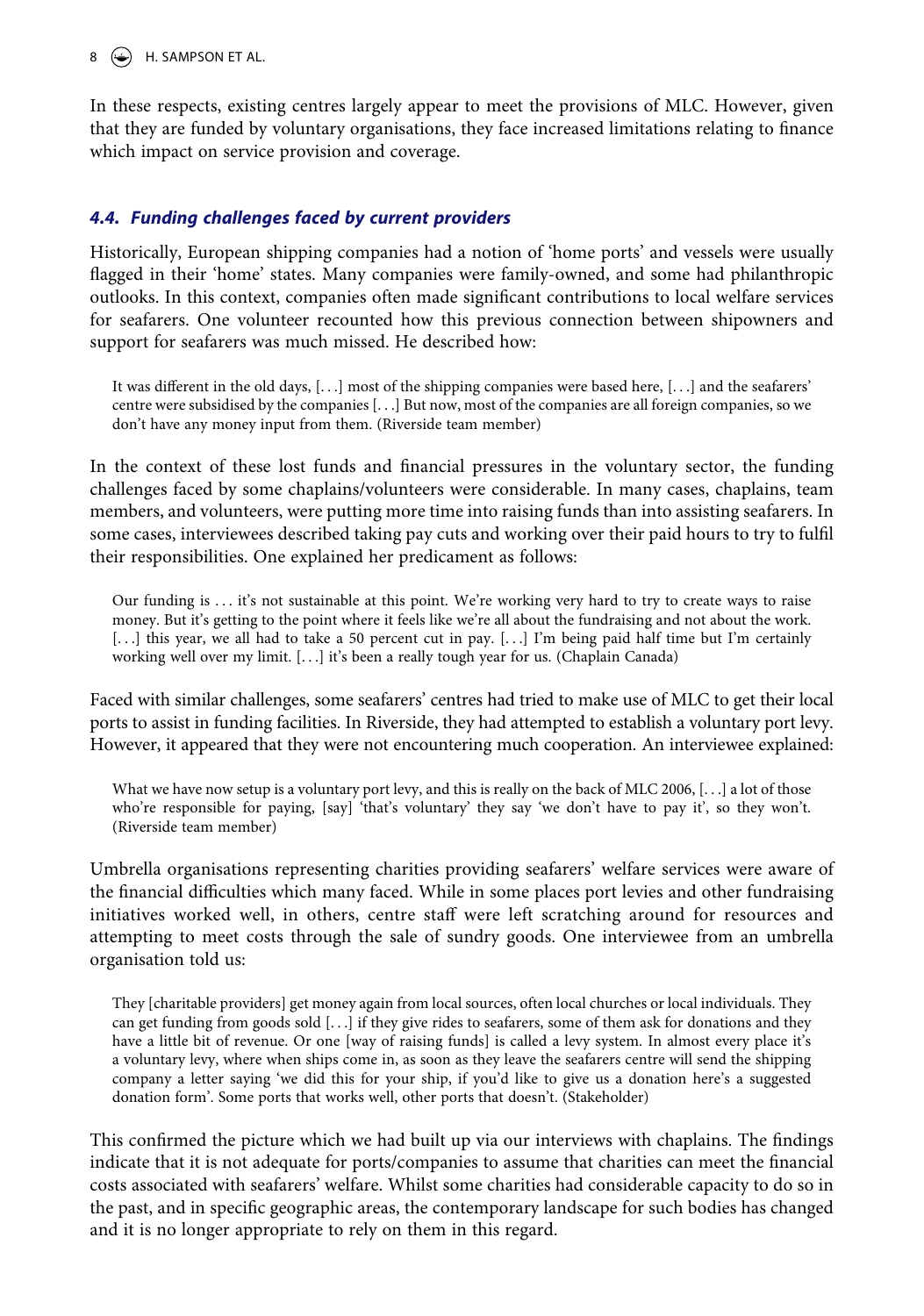#### **5. Discussion**

The research revealed that in many ports, charities and volunteers provide an astonishing range of welcome services to seafarers. Free hot drinks, safe places to rest close to the port (crucially away from the ship), access to sundry items such as Wi-Fi cards/toiletries, free transport, and access to advice were among the most commonly provided services. However, many volunteers also provided more unusual support when a need/occasion, arose. This included hospital visiting, free transportation to outpatients' appointments, and invitations to private family dinners. Seafarers appreciated this assistance and felt that centres provided them with invaluable safe havens when they arrived in 'foreign' ports.

In line with the requirements of MLC, the services provided by the main charities which support seafarers' centres across the world were available to all seafarers and were not determined by the gender/nationality/creed or other characteristics, of service users. In these respects, the current provision, whilst patchy, appears to be in line with MLC requirements. However, the research revealed considerable financial challenges which were being faced by the voluntary organisations which provided port-based welfare services for seafarers. It demonstrated that in many cases, staff were working full-time whilst being paid part-time and in the face of diminishing budgets, existing provision was being substantially cut.

Post-MLC there was an expectation among voluntary service providers that shipping companies and ports would do more to fund port-based welfare services. One standard form of providing such support, is via a port-levy. Regrettably, the data suggest that where these have been established, they have tended to be on a voluntary basis and that vessel captains do not make the contributions requested. It is likely that this reflects a reluctance, on the part of companies, to make additional payments for seafarers' welfare. It is indicative of the failure of 'guidance' within international conventions and supports suggestions that regulations require the 'teeth' which are associated with mandatory status and proper mechanisms of enforcement (Hamad [2015\)](#page-12-19). This may be particularly the case in relation to issues of social welfare which have been demonstrated to be less of a priority than environmental protection for those shipping companies which are concerned to exercise Corporate Social Responsibility (Kunnaala, Rasi, and Storgård [2020;](#page-12-20) Sampson [2016\)](#page-12-21).

<span id="page-9-2"></span><span id="page-9-0"></span>MLC does not make port-welfare provision the sole responsibility of shipping companies, however, and port operators themselves have enormous scope to provide welfare centres/services for seafarers. Examples of such provision are few and far between (and did not emerge in our study) although good practice (e.g., the provision of a small centre, lease of premises for small fees, provision of maintenance and small repairs) has been identified in some UK ports operated by *DP World* (London Gateway), *The Victoria Group* (Seaham/Sharpness), *Peel Ports* (Eastham) and ABP (Ipswich) (Hughes [2017](#page-12-22)).<sup>[2](#page-11-5)</sup>

<span id="page-9-3"></span><span id="page-9-1"></span>The derogation of responsibility, by port operators and states, for the provision of welfare facilities for seafarers is not a UK-based issue, but a global problem. In many countries, there is no provision for welfare support for seafarers and little interest in such matters. In others such as the USA, Canada and New Zealand the picture is similar to that found in the UK and there is considerable reliance on charities with regard to the provision of port-based welfare services for seafarers. For example, New Zealand has recently been identified as a country which substantially relies on charities for the provision of port-based welfare services for seafarers. A recent report by *Human Rights at Sea*, found that it cost NZ\$700,000 to finance New Zealand's welfare centres for seafarers and that, in 2017, only a cumulative NZ\$20,000 of this was contributed by port authorities, councils and 'Maritime New Zealand'. The report goes on to estimate the value of volunteer work at NZ\$600,000. Lambasting the government for its failure to comply with the provisions of MLC, the report's authors conclude that 'the responsibility of the state has ostensibly been outsourced to the maritime charitable sector' (Shepherd and Hammond [2020](#page-13-7)).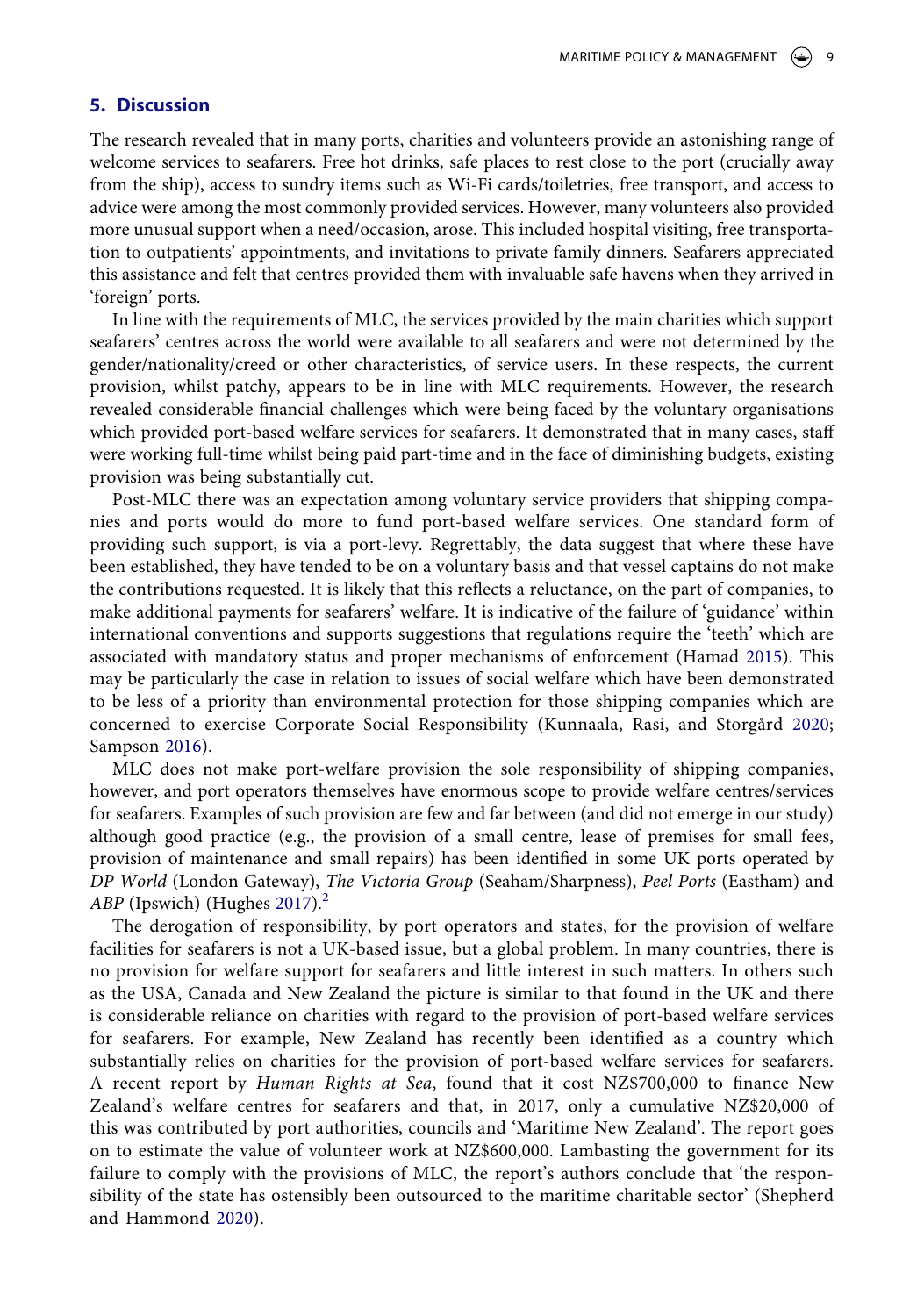The COVID-19 pandemic has only served to further highlight the need for port-based welfare services to be provided to support working seafarers. In the course of the pandemic, chaplains who had taken part in our research wrote to us about the extent to which seafarers were drawing on their support. Seafarers who were not able to go ashore during the pandemic found that many chaplains were willing to undertake shopping trips on their behalf. Extraordinarily, we had reports of chaplains racking up large amounts of debt on their personal credit cards in order to make purchases for seafarers who they trusted to subsequently reimburse them. In 2021, chaplains continued to attempt to make ship visits and seafarers' centres remained open in many ports. In 2022, despite the fact that some companies will not permit their employees to take shore-leave and that some captains are reluctant to allow crew to go ashore while covid persists, many chaplains report that, despite the wave of Omicron, it is 'business as usual'.

Not only has the pandemic increased the need for port-based welfare services, but it has also influenced the form of available welfare provision. In our research we identified charities that were switching to the provision of more unstaffed facilities for seafarers as well as a movement away from staffed seafarers' centres to virtual, on-line support services. The covid pandemic can be seen to have hastened the transition to the provision, by charities, of more online support. Welfare organisations that were based on 'remote contact' prior to the pandemic reported increased activity throughout 2021. For example, the International Seafarers' Welfare and Assistance Network (ISWAN) reported that demand for their services increased by 3.5 times in the early part of the pandemic and by 1.5 times as the pandemic progressed (International Seafarers' Welfare and Assistance Network (ISWAN) [2021](#page-12-23)).

#### <span id="page-10-0"></span>**6. Conclusion**

This study was based upon detailed ethnographic and qualitative research considering the provision of port-based welfare services for seafarers. The findings from the study support a small number of others (Palmer and Murray [2016](#page-12-16); Montemaggi [2018\)](#page-12-1) which strongly suggest that port-based seafarers' centres make an essential contribution to seafarers' welfare. The personal contact between seafarers and centre staff/chaplains was identified as being of considerable support to seafarers, offering them access to assistance of both a practical and personal nature which could not be replaced by remote online services. Our findings go beyond this, however, and highlight the way in which current provision (which may be regarded as inadequate) substantially relies on the goodwill and resources of charitable organisations. For a sustained period, these have been facing severe financial challenges which have resulted in centre closures, and cost-cutting measures which have reduced the range and quality of services to seafarers. The study importantly reveals how these challenges are forcing chaplains and volunteers to spend less time with seafarers and more time fundraising. Our data indicate that this situation is prevalent on a global basis, but it has been beyond the scope of the study to systematically identify the sources of finance for all of the 398 seafarers' centres across the globe. This might be a productive area for future research which could also explore the justifications offered by stakeholders for failing to properly comply with the provisions of MLC.

There are various remedies available to policy makers with regard to this serious area of welfare neglect. The status of the relevant recommendations in MLC could, and we argue should, be changed so that current 'guidance' is made mandatory. In addition, and to support states in meeting their obligations under MLC, compulsory port levies could be introduced to fund services, and/or states could introduce measures which require port operators to fund appropriate welfare services. Such levies and funding are inconsequential when considered alongside the operating costs of both vessels and ports. Shipping is a volatile sector where the economic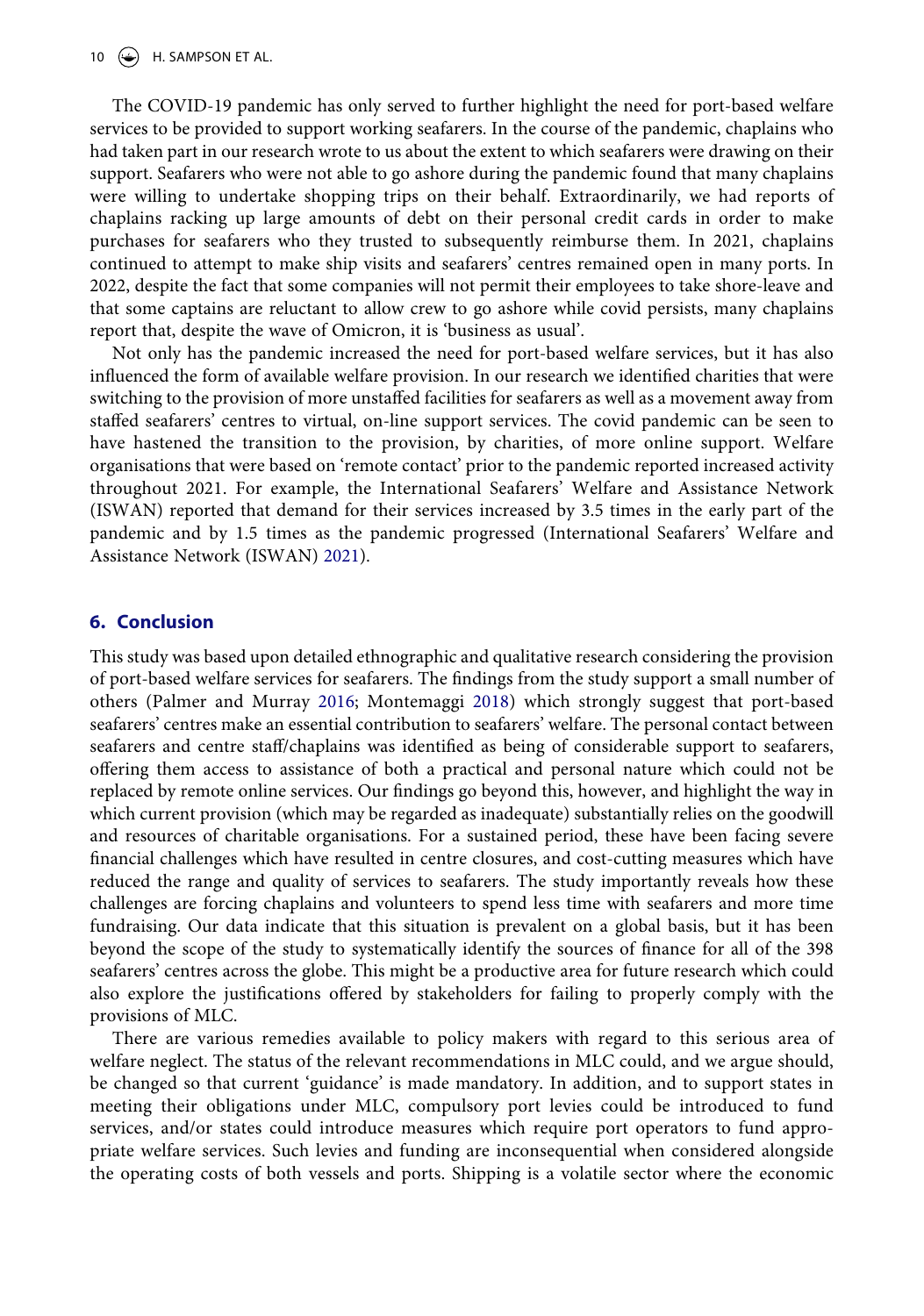cycles of boom and bust regularly play out. In this regard, the presence/absence of reasonable port levies would be unlikely to make any substantial difference to the viability of ship, or port, operators.

Further research into the perspective of port operators, state actors, and shipping companies would be valuable in helping to refine future policy and practice. In the future it will also be important to assess the impact of the COVID pandemic on both service provision and the need for services. It would be premature to undertake such an assessment now, but the early indications are that the pandemic has increased the need for port-based welfare services at a time when the provision of services by charitable groups is under severe pressure. However, neither the need for such research, nor the pandemic itself, should be allowed to delay the implementation of urgently needed change.

#### **Notes**

- <span id="page-11-1"></span>1. NB in many ports, services are provided on the basis of ship visiting and do not include the provision of seafarers' centres.
- <span id="page-11-5"></span>2. NB the UK has approximately 120 commercial ports [\(https://www.maritimeuk.org/about/our-sector/ports/#:~:](https://www.maritimeuk.org/about/our-sector/ports/#:~:text=The%20UK%20Ports%20industry%20is,ports%20in%20the%20United%20Kingdom) [text=The%20UK%20Ports%20industry%20is,ports%20in%20the%20United%20Kingdom.](https://www.maritimeuk.org/about/our-sector/ports/#:~:text=The%20UK%20Ports%20industry%20is,ports%20in%20the%20United%20Kingdom) Accessed 10/7/20)

#### **Acknowledgments**

This work was supported by the Economic and Social Research Council [grant number ES/N019423/1]. We would like to thank the companies which allowed us to sail on board their vessels for their kind assistance. We are very grateful to the seafarers, chaplains, centre staff and volunteers, who took part in this study and we would like to thank them for their time and generosity.

#### **Disclosure statement**

No potential conflict of interest was reported by the author(s).

#### **Funding**

This work was supported by the Economic and Social Research Council [grant number ES/N019423/1].

#### **ORCID**

Helen Sampson **D** http://orcid.org/0000-0002-5857-9452 Nelson Turgo **D** http://orcid.org/0000-0001-5508-7260 Wendy Cadge **D** http://orcid.org/0000-0003-1713-5449 Sophie Gilliat-Ray **b** http://orcid.org/0000-0001-8320-6853 Graeme Smith http://orcid.org/0000-0002-9925-9199

#### **References**

- <span id="page-11-2"></span>Borovnik, M. [2011](#page-4-1). "Occupational Health and Safety of Merchant Seafarers from Kiribati and Tuvalu." *Asia Pacific Viewpoint* 52 (3): 333–346. doi:[10.1111/j.1467-8373.2011.01459.x.](https://doi.org/10.1111/j.1467-8373.2011.01459.x)
- <span id="page-11-0"></span>Cadge, W., and M. Skaggs. [2019.](#page-1-3) "Humanizing Agents of Modern Capitalism? the Daily Work of Port Chaplains." *Sociology of Religion* 80 (1): 83–106. doi:[10.1093/socrel/sry020](https://doi.org/10.1093/socrel/sry020).
- <span id="page-11-3"></span>Carotenuto, A., I. Molino, A. Fasanaro, and F. Amente. [2012](#page-4-2). "Psychological Stress in Seafarers: A Review." *International Maritime Health* 63 (4): 188–194.
- <span id="page-11-4"></span>De Beukelaer, C. [2021](#page-5-0). "COVID-19 Border Closures Cause Humanitarian Crew Change Crisis at Sea." *Marine Policy*  132: 104661. doi:[10.1016/J.MARPOL.2021.104661](https://doi.org/10.1016/J.MARPOL.2021.104661).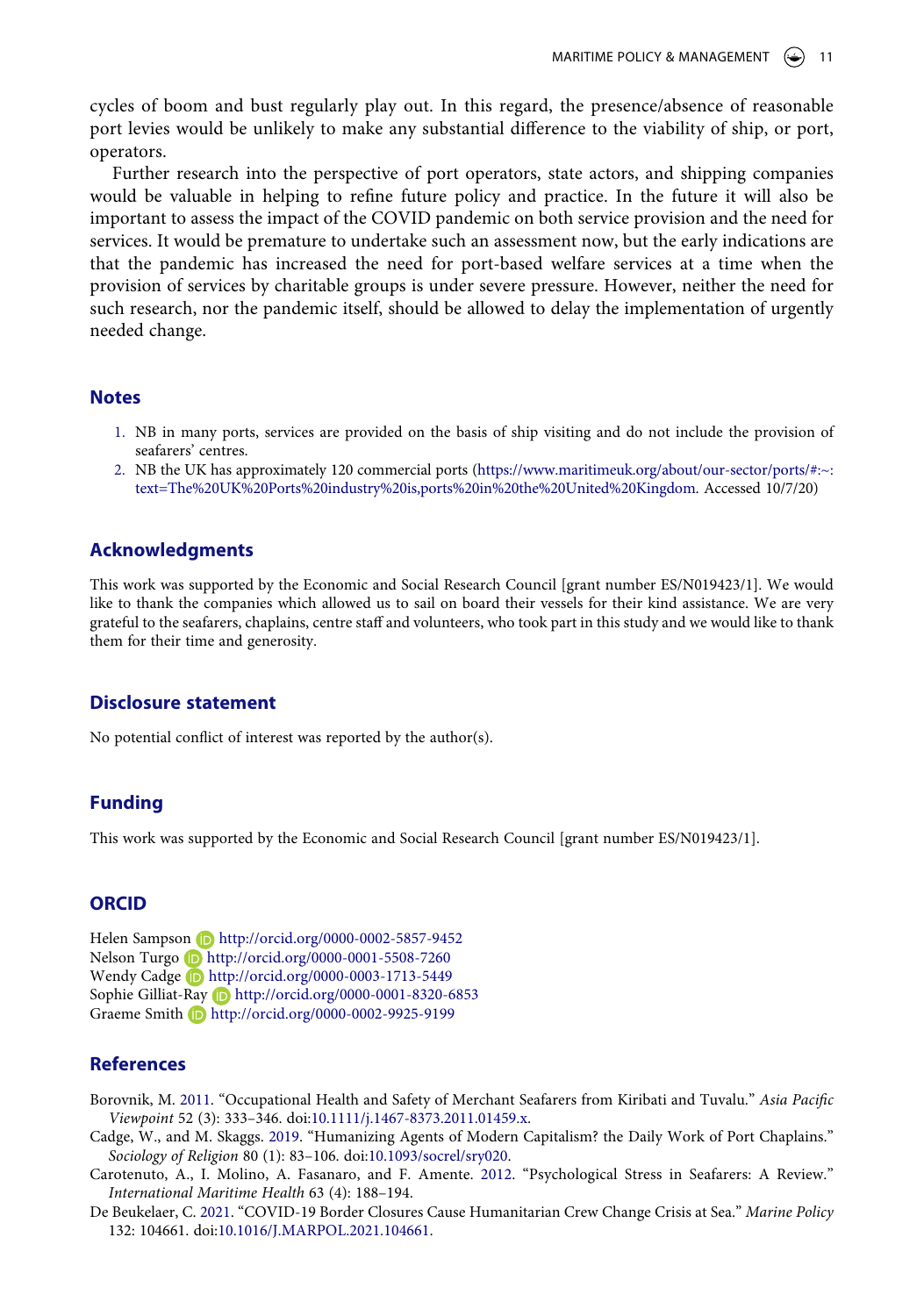- 12  $\left(\rightarrow\right)$  H. SAMPSON ET AL.
- <span id="page-12-0"></span>The Guardian [\(2020](#page-1-4)) ''One Seafarer Almost Cried': The Last Cha[lain Visiting Quarantined Boats' The Guardian [https://www.theguardian.com/environment/2020/apr/01/one-seafarer-almost-cried-the-last-chaplain-visiting](https://www.theguardian.com/environment/2020/apr/01/one-seafarer-almost-cried-the-last-chaplain-visiting-quarantined-boats)[quarantined-boats](https://www.theguardian.com/environment/2020/apr/01/one-seafarer-almost-cried-the-last-chaplain-visiting-quarantined-boats) (accessed 6/6/22)
- <span id="page-12-19"></span>Hamad, H. [2015.](#page-9-0) "Corporate Social Responsibility (CSR) in the Shipping Industry: A Disturbing Mechanism between Maritime Security Needs and Seafarers' Welfare." *Studies of Organisational Management and Sustainability* 3 (1): 1–13. accessed 10 July 2020. [https://papers.ssrn.com/sol3/papers.cfm?abstract\\_id=2923359 .](https://papers.ssrn.com/sol3/papers.cfm?abstract_id=2923359)
- <span id="page-12-22"></span>Hughes, A. [2017.](#page-9-1) "Sanctuary for Seafarers." *Portstrategy: Insight for Port Executives* Accessed 10 July 2020. [https://](https://www.portstrategy.com/news101/port-operations/port-services/seafarers-article) [www.portstrategy.com/news101/port-operations/port-services/seafarers-article](https://www.portstrategy.com/news101/port-operations/port-services/seafarers-article)
- <span id="page-12-4"></span>Hystad, S., and J. Eid. [2016.](#page-4-3) "Sleep and Fatigue among Seafarers: The Role of Environmental Stressors, Duration at Sea and Psychological Capital." *Safety and Health at Work* 7 (4): 363–371. doi:[10.1016/j.shaw.2016.05.006](https://doi.org/10.1016/j.shaw.2016.05.006).
- <span id="page-12-3"></span>ILO. [2006](#page-2-0). "International Labour Conference Maritime Labour Convention, 2006, as Amended." Consolidated text established by the International Labour Office, including the Amendments of 2014 and 2016 to the Code of the Convention. Accessed 27 April 2020. [https://www.ilo.org/wcmsp5/groups/public/—ed\\_norm/—normes/docu](https://www.ilo.org/wcmsp5/groups/public/%26#x2014;ed_norm/%26#x2014;normes/documents/normativeinstrument/wcms_554767.pdf) [ments/normativeinstrument/wcms\\_554767.pdf](https://www.ilo.org/wcmsp5/groups/public/%26#x2014;ed_norm/%26#x2014;normes/documents/normativeinstrument/wcms_554767.pdf)
- <span id="page-12-23"></span>International Seafarers' Welfare and Assistance Network (ISWAN) [2021](#page-10-0) "Annual Review 2020-21." Accessed 6 January 2022. [https://www.seafarerswelfare.org/assets/documents/resources/ISWAN-Annual-Review-2020-21.](https://www.seafarerswelfare.org/assets/documents/resources/ISWAN-Annual-Review-2020-21.pdf) [pdf](https://www.seafarerswelfare.org/assets/documents/resources/ISWAN-Annual-Review-2020-21.pdf)
- <span id="page-12-11"></span>Iversen, R. [2012](#page-4-2). "The Mental Health of Seafarers." *International Maritime Health* 63 (2): 78–89.
- <span id="page-12-10"></span>Jepsen, J., Z. Zhao, and W. Leeuwen. [2015.](#page-4-4) "Seafarer Fatigue: A Review of Risk Factors, Consequences for Seafarers' Health and Safety and Options for Mitigation." *International Maritime Health* 66 (2): 106–117. doi:[10.5603/](https://doi.org/10.5603/IMH.2015.0024) [IMH.2015.0024.](https://doi.org/10.5603/IMH.2015.0024)
- <span id="page-12-20"></span>Kunnaala, V., M. Rasi, and J. Storgård "Corporate Social Responsibility and Shipping: Views of Baltic Sea Shipping Companies on the Benefits of Responsibility." Turku: Publications of the Centre for Maritime Studies University of Turku. Accessed 10 July 2020. [https://www.utu.fi/sites/default/files/media/MKK/A70-Corporate%20Social%](https://www.utu.fi/sites/default/files/media/MKK/A70-Corporate%20Social%20Responsibility%20and%20Shipping_pdf.pdf) [20Responsibility%20and%20Shipping\\_pdf.pdf](https://www.utu.fi/sites/default/files/media/MKK/A70-Corporate%20Social%20Responsibility%20and%20Shipping_pdf.pdf)
- <span id="page-12-17"></span>Lucas, D., C. Jego, O. Jensen, B. Loddé, R. Pougnet, J. Dewitte, T. Sauvage, and D. Jegaden. [2021.](#page-5-1) "Seafarers' Mental Health in the COVID-19 Era: Lost at Sea?" *International Maritime Health* 72 (2): 138–141. doi:[10.5603/](https://doi.org/10.5603/IMH.2021.0023) [IMH.2021.0023.](https://doi.org/10.5603/IMH.2021.0023)
- <span id="page-12-5"></span>McVeigh, J., and M. MacLachlan. [2019.](#page-4-5) "A Silver Wave? Filipino Shipmates' Experience of Merchant Seafaring." *Marine Policy* 99: 283–297. doi:[10.1016/j.marpol.2018.10.012](https://doi.org/10.1016/j.marpol.2018.10.012).
- <span id="page-12-9"></span>Mellbye, A., and T. Carter. [2017](#page-4-6). "Seafarers' Depression and Suicide." *International Maritime Health* 68 (2): 108–114. doi:[10.5603/IMH.2017.0020.](https://doi.org/10.5603/IMH.2017.0020)
- <span id="page-12-1"></span>Montemaggi, F. [2018.](#page-1-5) "Hospitality and Compassion: The Work and Ethics of Catholic Chaplains Supporting Seafarers." *Journal of Beliefs and Values, Studies in Religion and Education* 39 (4): 502–515. doi:[10.1080/](https://doi.org/10.1080/13617672.2018.1488468) [13617672.2018.1488468](https://doi.org/10.1080/13617672.2018.1488468).
- <span id="page-12-8"></span>Oldenburg, M., H. Jensen, U. Latza, and X. Baur. [2009.](#page-4-6) "Seafaring Stressors aboard Merchant and Passenger Ships." *International Journal of Public Health* 54 (2): 96–105. doi:[10.1007/s00038-009-7067-z](https://doi.org/10.1007/s00038-009-7067-z).
- <span id="page-12-7"></span>Oldenburg, M., H. Jensen, and R. Wegner. [2013.](#page-4-7) "Burnout Syndrome in Seafarers in the Merchant Marine Service." *International Archives of Occupational and Environmental Health* 86 (4): 407–416. doi:[10.1007/s00420-012-0771-7](https://doi.org/10.1007/s00420-012-0771-7).
- <span id="page-12-6"></span>Oldenburg, M., and H. Jensen. [2019.](#page-4-8) "Stress and Strain among Seafarers Related to the Occupational Groups." *International Journal of Environmental Research and Public Health* 16 (7): 1153. doi:[10.3390/ijerph16071153](https://doi.org/10.3390/ijerph16071153).
- <span id="page-12-18"></span>Oldenburg, M., and H. Jensen. [2019b.](#page-7-0) "Maritime Welfare Facilities – Utilization and Relevance for the Compensation of Shipboard Stress." *Journal of Occupational Medicine and Toxicology* 14 (11): 1–8. doi:[10.1186/s12995-019-0231-3](https://doi.org/10.1186/s12995-019-0231-3).
- <span id="page-12-16"></span>Palmer, T., and E. Murray. [2016.](#page-5-2) ""Christ Offered Salvation, and Not an Easy Life": How Do Port Chaplains Make Sense of Providing Welfare for Seafarers? an Idiographic Phenomenological Approach Analysis." *International Maritime Health* 67 (2): 117–124. doi:[10.5603/IMH.2016.0022.](https://doi.org/10.5603/IMH.2016.0022)
- <span id="page-12-13"></span>Sąlyga, J., and A. Juozulynas. [2006.](#page-4-9) "Association between Environment and Psycho-Emotional Stress Experienced at Sea by Lithuanian and Latvian Seamen." *Medicina (Kaunas)* 42 (9): 759–769.
- <span id="page-12-15"></span>Sampson, H., and B. Wu. [2003.](#page-4-10) "Compressing Time and Constraining Space: The Contradictory Effects of ICT and Containerization on International Shipping Labour." *International Review of Social History* 48 (S11): 123–152. doi:[10.1017/S0020859003001299.](https://doi.org/10.1017/S0020859003001299)
- <span id="page-12-2"></span>Sampson, H. [2013.](#page-2-1) *International Seafarers and Transnationalism in the twenty-first Century*. Manchester: Manchester University Press (MUP).
- <span id="page-12-21"></span>Sampson, H. [2016.](#page-9-2) ""Seabirds Matter More than Us!" Understanding the Complex Exercise of CSR in the Global Shipping Industry." *Journal of Sustainable Mobility* 3 (2): 101–119. doi:[10.9774/GLEAF.23502016de.00007.](https://doi.org/10.9774/GLEAF.23502016de.00007)
- <span id="page-12-12"></span>Sampson, H., N. Ellis, A. Acejo, and N. Turgo [2017.](#page-4-11) "Changes in Seafarers' Health 2011-2016: A Summary Report." Cardiff: SIRC, July. Accessed 17 February 2022. [https://www.sirc.cf.ac.uk/Uploads/Publications/Changes%20to%](https://www.sirc.cf.ac.uk/Uploads/Publications/Changes%20to%20seafarers%26#x2019;%20health%202011-2016.pdf) [20seafarers'%20health%202011-2016.pdf](https://www.sirc.cf.ac.uk/Uploads/Publications/Changes%20to%20seafarers%26#x2019;%20health%202011-2016.pdf)
- <span id="page-12-14"></span>Sampson, H., N. Ellis, I. Acejo, N. Turgo, and L. Tang [2018.](#page-4-6) "The Working and Living Conditions of Seafarers on Cargo Ships in the Period 2011-2016." Cardiff: SIRC, October. Accessed 17 February 2022. [https://www.sirc.cf.ac.](https://www.sirc.cf.ac.uk/Uploads/Publications/The%20working%20and%20living%20conditions%20of%20seafarers.pdf) [uk/Uploads/Publications/The%20working%20and%20living%20conditions%20of%20seafarers.pdf](https://www.sirc.cf.ac.uk/Uploads/Publications/The%20working%20and%20living%20conditions%20of%20seafarers.pdf)